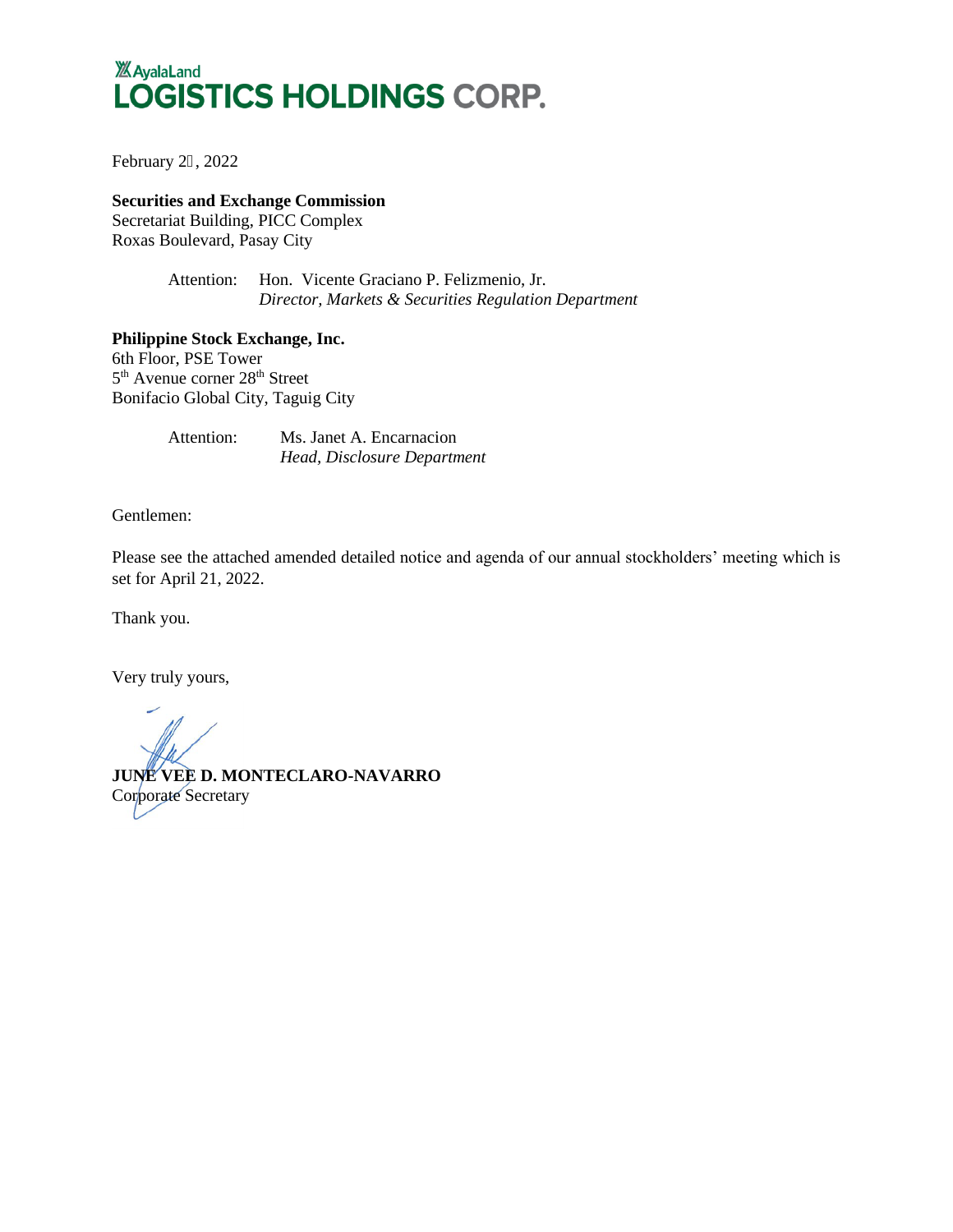# **XX AvalaLand LOGISTICS HOLDINGS CORP.**

# **NOTICE OF ANNUAL STOCKHOLDERS' MEETING**

NOTICE IS HEREBY GIVEN that the Annual Meeting of Stockholders of **AYALALAND LOGISTICS HOLDINGS CORP.**  will be conducted virtually via <http://www.ayalagroupshareholders.com/> on **THURSDAY, 21 APRIL 2022** at **9:00 o'clock in the morning**, with the following

# **AGENDA<sup>1</sup>**

- 1. Call to Order
- 2. Certification of Notice and Quorum
- 3. Approval of Minutes of Previous Meeting
- 4. Annual Report
- 5. Ratification of the Acts of the Board of Directors and Officers
- 6. Approval of:
	- a. the amendment to the Seventh Article of the Articles of Incorporation to increase the Authorized Capital Stock of up to Php10Bn through the creation of up to Php5Bn non-voting preferred shares with a par value of Php1.00 per share and the increase of common shares from Php7.5Bn to Php12.5Bn with a par value of Php1.00 per share; and
	- b. the delegation to the Board of Directors of the final terms of the issuance of the shares and the features of the preferred shares, the implementation of the proposed increase in authorized capital stock and the creation of the preferred shares.
- 7. Election of Directors (Including the Independent Directors)
- 8. Appointment of External Auditor and Fixing of its Remuneration
- 9. Consideration of Such Other Business as May Properly Come Before the Meeting
- 10. Adjournment

Only stockholders of record at the close of business on **7 MARCH 2022** shall be entitled to notice of, and to vote at, this meeting.

Given the current circumstances and pursuant to the Company's By-Laws, the Board of Directors resolved on 16 December 2021 that the Annual Stockholders' Meeting be held in a fully virtual format, hence, stockholders may only attend the meeting by remote communication, by voting *in absentia* or by appointing the Chairman of the meeting as proxy. Stockholders intending to participate by remote communication should notify the Company on or before 8 April 2022.

Duly accomplished proxies shall be submitted on or before 8 April 2022 to the Office of the Corporate Secretary at 4/F Tower One and Exchange Plaza, Ayala Triangle, Ayala Avenue, Makati City or by email. Validation of proxies is set for 12 April 2022.

Stockholders may participate in the meeting by remote communication or vote *in absentia* subject to validation procedures. The procedures for participating in the meeting through remote communication and for casting of votes *in*  absentia will be set forth in the Information Statement<sup>2</sup>.

Stockholders of record as of 7 March 2022 owning at least 5% of the total outstanding capital stock of the Company may submit proposals on items for inclusion in the agenda on or before 14 April 2022<sup>3</sup>.

All email communications should be sent to [corporate.secretary@ayalalandlogistics.com](mailto:corporate.secretary@ayalalandlogistics.com) on or before the designated deadlines.

This notice supersedes the notice filed on 18 February 2022 with the Securities and Exchange Commission and the Philippine Stock Exchange.

Makati City, 24 February 2022.

**JUNE VEE D. MONTECLARO-NAVARRO**

Corporate Secretary

<sup>1</sup> *See next page for the explanation for each agenda item.*

<sup>2</sup> *Stockholders should notify the Company at* [corporate.secretary@ayalalandlogistics.com](mailto:corporate.secretary@ayalalandlogistics.com) *of their preference to receive hard copies of the Information Statement and other ASM materials on or before 4 March 2022.*

<sup>&</sup>lt;sup>3</sup> The inclusion of the proposed agenda item is in accordance with SEC Memorandum Circular No. 14, Series of 2020, and the Company's *internal guidelines.*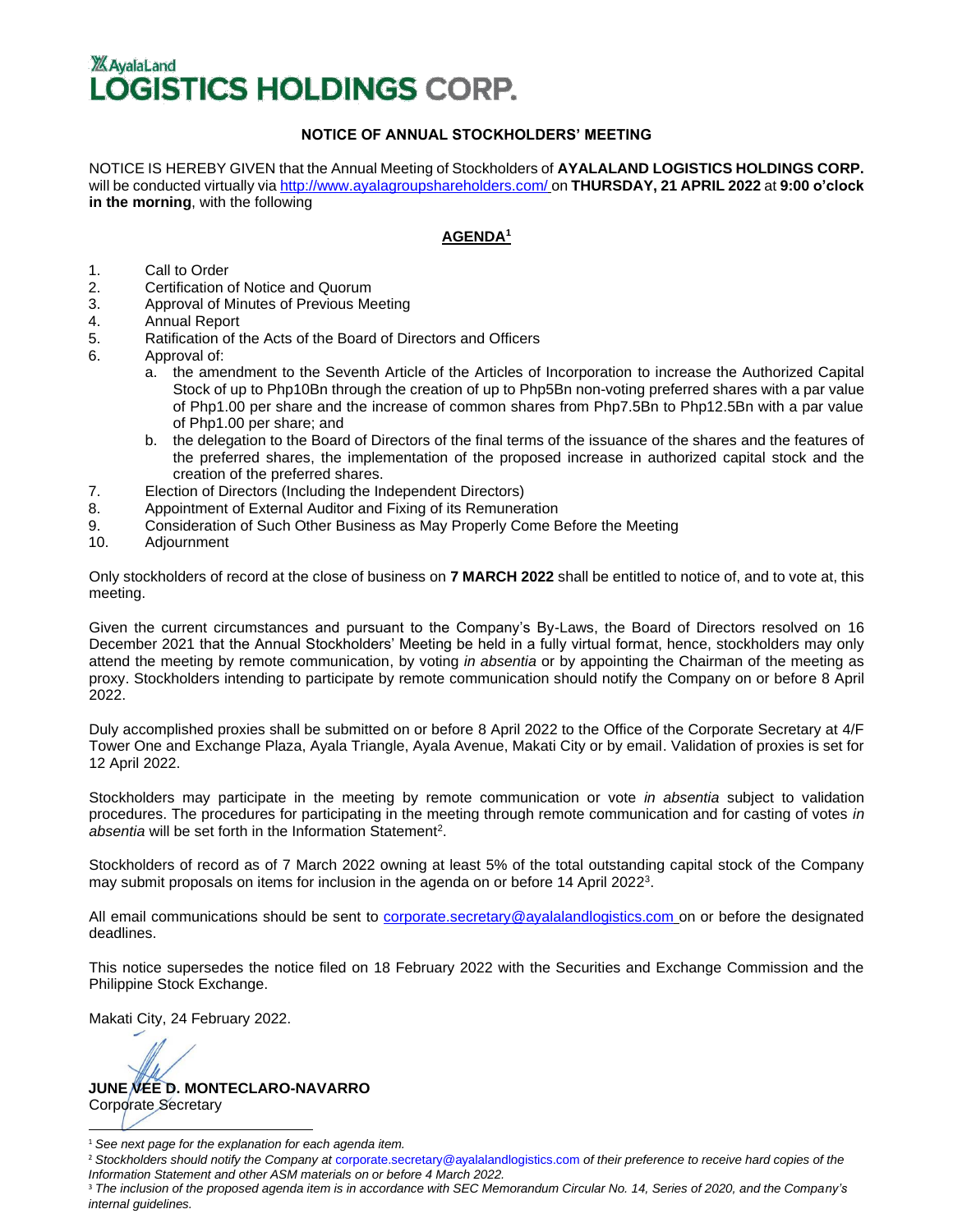# **EXPLANATION OF AGENDA ITEMS**

### Call to order

The Chairman will formally open the meeting at approximately 9:00 o'clock in the morning.

# Certification of notice and quorum (and rules of conduct and procedures)

The Corporate Secretary will certify that written notice for the meeting was duly sent to stockholders and that a quorum exists for the transaction of business.

Pursuant to Sections 57 and 23 of the Revised Corporation Code which allow voting *in absentia* by the stockholders, the Company has set up a designated online web address, http://www.ayalagroupshareholders.com/, which may be accessed by the stockholders to register at the meeting and vote *in absentia<sup>4</sup>* . A stockholder participating by remote communication or who votes *in absentia* shall be deemed present for purposes of quorum.

The following are the rules of conduct and procedures for the meeting:

- (i) Stockholders may attend the meeting remotely through the online web address (URL) provided. Questions and comments may be sent prior to or during the meeting at [corporate.secretary@ayalalandlogistics.com](mailto:corporate.secretary@ayalalandlogistics.com) and shall be limited to the items in the Agenda.
- (ii) Each of the proposed resolutions will be shown on the screen during the livestreaming as the same is taken up at the meeting.
- (iii) Stockholders must notify the Company on or before 8 April 2022 of their intention to participate in the Meeting by remote communication to be included in determining the existence of a quorum, together with the stockholders who voted *in absentia* and by proxy.
- (iv) Voting shall only be allowed for stockholders registered in the Voting *in Absentia* and Shareholder (VIASH) System or through authorizing the Chairman of the meeting as proxy.
- (v) Stockholders voting *in absentia*, who have previously registered in the VIASH System, may cast their votes electronically at any time using the VIASH System prior to or during the meeting.
- (vi) All the items in the agenda for the approval by the stockholders will need the affirmative vote of stockholders representing at least a majority of the issued and outstanding voting stock present at the meeting, unless the law requires otherwise.
- (vii) Election of directors will be by plurality of votes and every stockholder will be entitled to cumulate his votes. Each outstanding share of stock entitles the registered stockholder to one vote.
- (viii) The Committee of Inspectors of Proxies and Ballots will tabulate all votes received and an independent third party will validate the results. The Corporate Secretary shall report the results of voting during the meeting.
- (ix) The meeting proceedings shall be recorded in audio and video format.
- (x) A link to the recorded webcast of the meeting will be posted on the Company's website after the meeting. Stockholders shall have two weeks from posting to raise to the Company any issues, clarifications and concerns on the matters arising from the meeting conducted.

#### Approval of minutes of previous meeting

The minutes of the meeting held on 21 April 2021 are available at the Company's website, https:/[/www.ayalalandlogistics.com.](http://www.ayalalandlogistics.com/)

A resolution approving the minutes will be presented to the stockholders and approved by the vote of the stockholders representing at least a majority of the outstanding capital stock voting *in absentia* or voting through the Chairman of the meeting as proxy.

#### Annual report

The President and Chief Executive Officer, Maria Rowena M. Tomeldan, will deliver a report to the stockholders on the significant operational and financial performance as well as the milestones and achievements of the Company for the year 2021, and the outlook for 2022.

The Annual Report which contains the messages from the Chairman and President will be posted on the Company's website, https:/[/www.ayalalandlogistics.com.](http://www.ayalalandlogistics.com/)

The Audited Financial Statements (AFS) as of 31 December 2021 will be presented to the stockholders for their approval. The AFS will be included in the Information Statement that may be accessed by the stockholders at the Company's website, https:/[/www.ayalalandlogistics.com. T](http://www.ayalalandlogistics.com/)he Audit Committee has recommended to the Board the approval of the AFS, and the Board has approved the AFS on 22 February 2022.

A resolution noting the report and approving the consolidated audited financial statements will be presented to the stockholders for approval by the affirmative vote of the stockholders representing at least a majority of the outstanding capital stock voting *in absentia* or voting through the Chairman of the meeting as proxy.

### Ratification of the acts of the Board of Directors and officers

The acts of the Board and its Committees were those adopted since the annual stockholders' meeting on 21 April 2021 until 21 April 2022. They include the approval of agreements, projects, investments, treasury-related matters, corporate governance matters and other matters covered by disclosures to the Securities and Exchange Commission and the Philippine Stock Exchange. The acts of the officers were those taken to implement the resolutions of the Board or its Committees or in the general conduct of business.

<sup>&</sup>lt;sup>4</sup> The detailed instructions pertaining to the URL and the use thereof will be provided in the Information Statement.